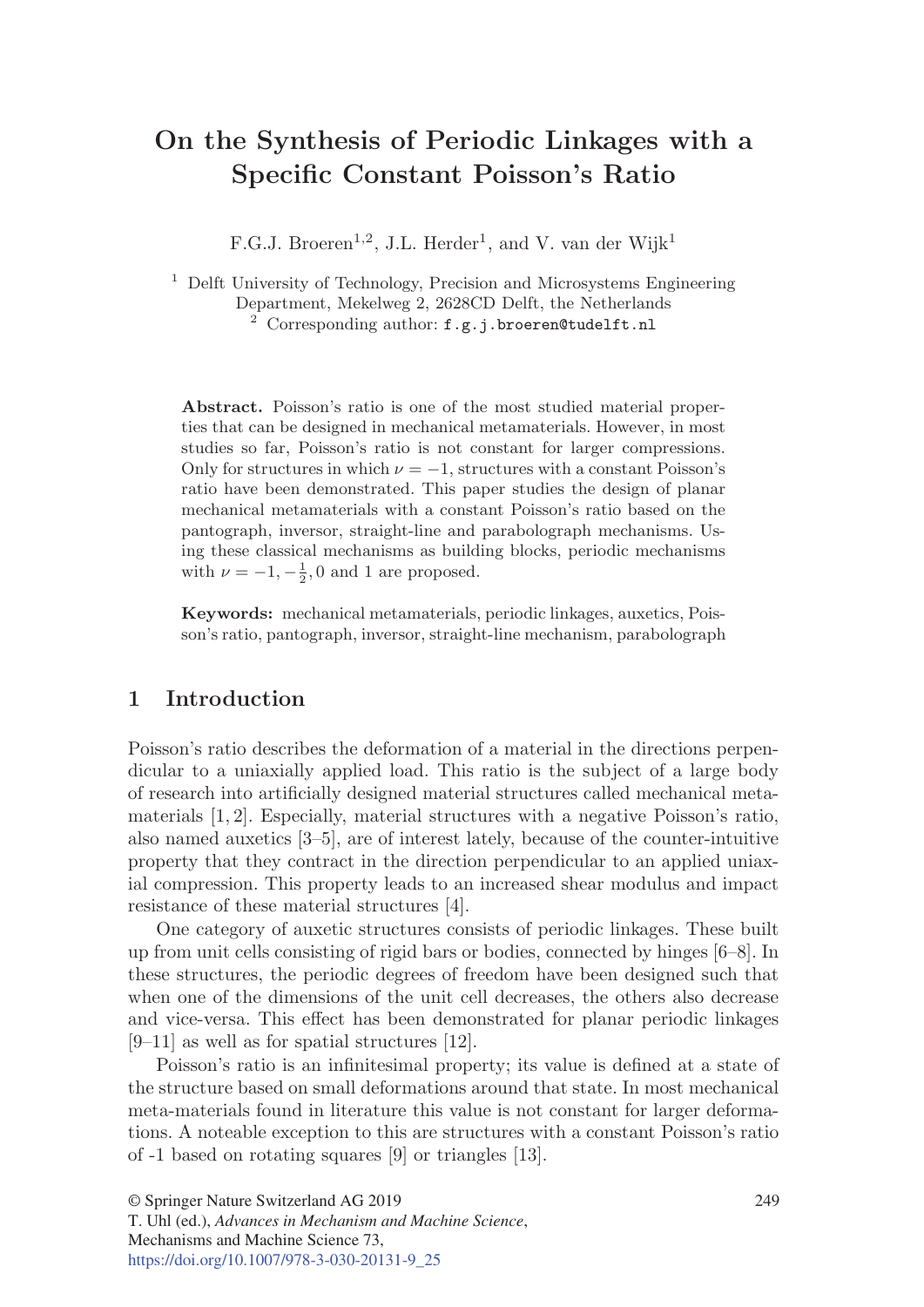Periodic linkages could be used as a starting point for the design of elastic mechanical metamaterials. When a linkage has been designed with the desired kinematic properties, i.e. desired Poisson's ratio, then, as a next step, an elastic structure could be derived from it, obtaining a metamaterial with similar kinematic properties.

In this paper, we will show that planar periodic linkages with various constant Poisson's ratios can be created based on classical linkages, specifically, the pantograph, the inversor, the straight-line mechanism, and the parabolograph. We first determine the necessary transmission function between a vertical input and a horizontal output of a unit cell. Then, we present four periodic new linkages with constant Poisson's ratios of  $-1, -\frac{1}{2}, 0$  and 1 and illustrate the connection of these periodic linkages to their classical counterparts.

# **2 Planar Periodic Linkages**

Periodic linkages consist of a basic mechanism, the unit cell, which is copied along two non-parallel vectors to fill the whole plane [14, 15]. This is illustrated in figure 2. The unit cell of such a linkage is always a parallelogram, such that the tiling corresponds to a Bravais lattice [16].

We study a single unit cell of this structure and impose periodic boundary conditions to it to maintain connectivity between neighboring unit cells. In this paper, we only study mechanisms with a single degree of freedom, and therefore all unit cells deform in the same way. An other study [7] has investigated structures with more than one degree of freedom using Bloch-wave analysis, where the deformation patterns are still periodic, but possibly with a larger period than the constructed lattice.

# **3 Poisson's Ratio in Periodic Linkages**

For materials, Poisson's ratio is defined by:

$$
\nu_{ij} = -\frac{d\epsilon_j}{d\epsilon_i},\tag{1}
$$

where the labels  $i, j$  denote perpendicular directions and  $d\epsilon_i$  is an infinitessimal strain in the ith direction [9]. For planar periodic mechanisms, we can use the width and height of the unit cell to express a similar ratio. We follow Grima and Evans (2000) [9], and express the effective Poisson's ratio in terms of these dimensions:

$$
\nu_{HW} = -\frac{H}{W} \frac{\partial W}{\partial H},\tag{2}
$$

Where  $W$  and  $H$  are respectively the width and height of a unit cell. Using this equation, we can express the width of a unit cell as a function of its height:

$$
W(H) = CH^{-\nu_H w},\tag{3}
$$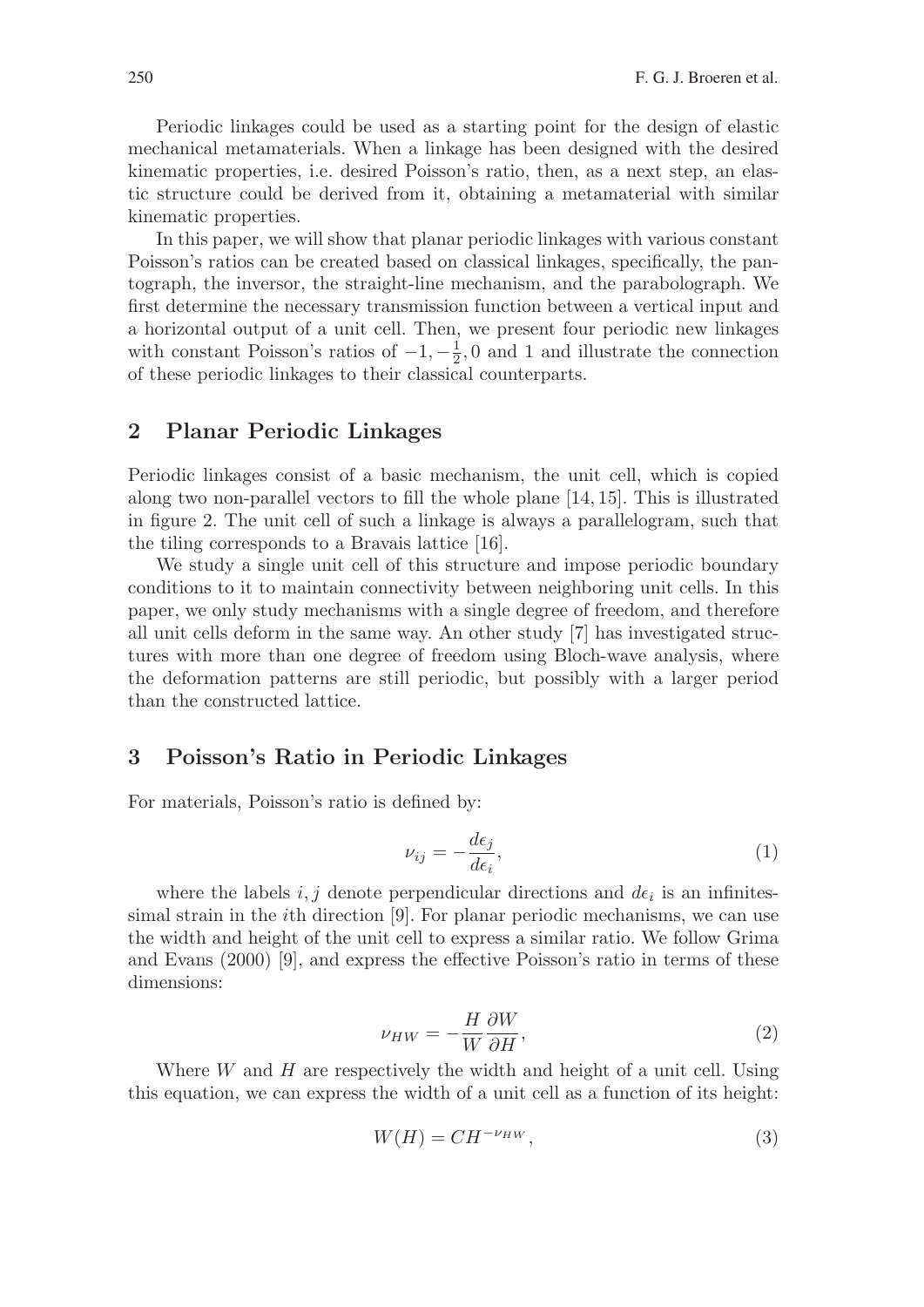

**Fig. 1.** A periodic linkage consists of a unit cell (highlighted in cyan) which is copied along two non-parallel vectors (red arrows) to fill the plane. Within this unit cell, a linkage is constructed with periodic boundary conditions, maintaining connectivity between neighboring unit cells.

where  $C$  is an arbitrary constant. When designing a periodic linkage with a certain Poisson's ratio, we look for a linkage with this transmission between the two perpendicular directions. A useful observation here is that  $\nu_{WH} = (\nu_{HW})^{-1}$ , so that when a periodic linkage is obtained for a specific Poisson's ratio, we automatically also obtain a linkage for the inverse Poisson's ratio by rotating the linkage by 90 degrees.

In the following, we will show how periodic linkages with a constant Poisson's ratio can be obtained from well-known planar linkages for the cases of  $\nu$  =  $-1, -\frac{1}{2}, 0$  and 1.

#### **3.1** *<sup>ν</sup>* **=** *<sup>−</sup>***1: Pantograph linkages**

In the field of auxetics, the case of  $\nu = -1$  has been widely studied because this is the limiting case for isotropic materials due to thermodynamic considerations. For these structures, the change in the width of the structure is directly proportional to the change in the height of the structure:

$$
W(H) = CH,\t\t(4)
$$

Where C depends on the geometry of the structure.

The shape of the unit cell does not change, but it does change in size. Therefore, the degree of freedom of such a linkage corresponds to dilation. One of the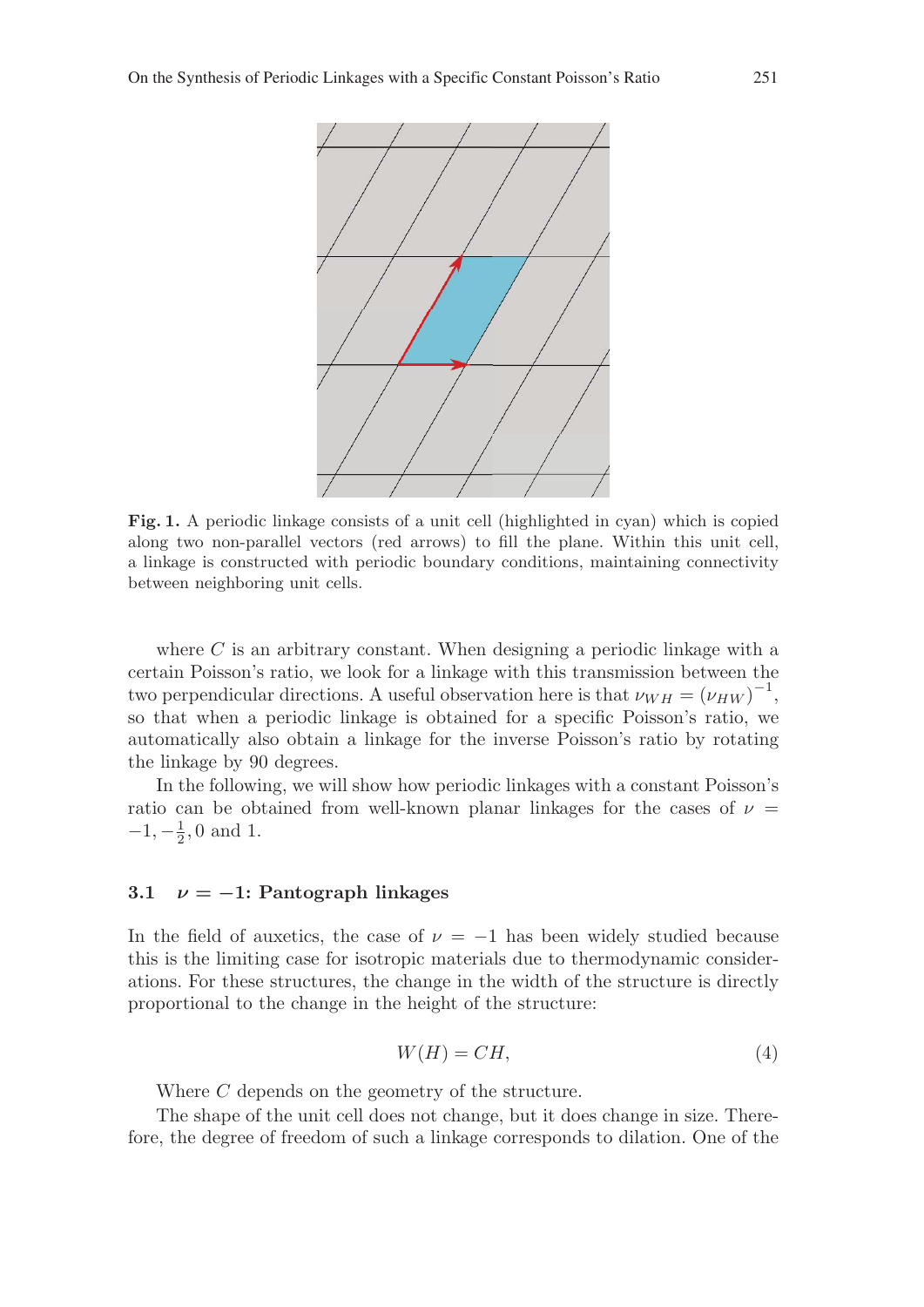best known linkages that has this property is the pantograph [17]. Four pantograph linkages can be coupled together to form a unit cell of the structure, as is shown in figure 2. This structure has been described previously by Attard et al. [11]. For the drawn structure,  $C = \frac{a}{b}$ .



**Fig. 2.** Four pantographs can be combined to form a unit cell with  $\nu = -1$ . The grey plates are rigid and allowed to hinge at their corners. The unit cell is indicated by a dashed line. This structure is adapted from [11].

The structure in Fig. 2 can be generalized further to the pantographs presented in Fig. 3. Here, we take a parallelogram and construct a pantograph from it by following the construction described in [17]. This pantograph is then mirrored along both edges of the parallelogram to obtain a unit cell consisting of four copies of the pantograph. The rigid triangles of these pantographs are coupled to their neighbours such that they form rigid quadrilaterals, each of them shared between four separate pantograph mechanisms. For this structure,  $C = \frac{b}{a} \sin \alpha$ .

#### **3.2**  $\nu = 1$ : Inversor linkages

For Poisson's ratio 1, the unit cell must have a constant area for the full range of motion. Then, the width of the structure can be written as:

$$
W(H) = \frac{C}{H}.\tag{5}
$$

This means that the width of the structure is inversely proportional to its height,. This behavior can be achieved by using an inversor linkage [18]. Figure 4 presents a design of such a periodic linkage that was derived from Fig. 49 of Artobolevskii's book [18]. For this structure,  $C = 4a^2 - b^2$ . When the rigid squares rotate, the sliders on the edges of the indicated unit cell move such that the area of the unit cell remains constant. Therefore, the Poisson's ratio of this linkage is 1.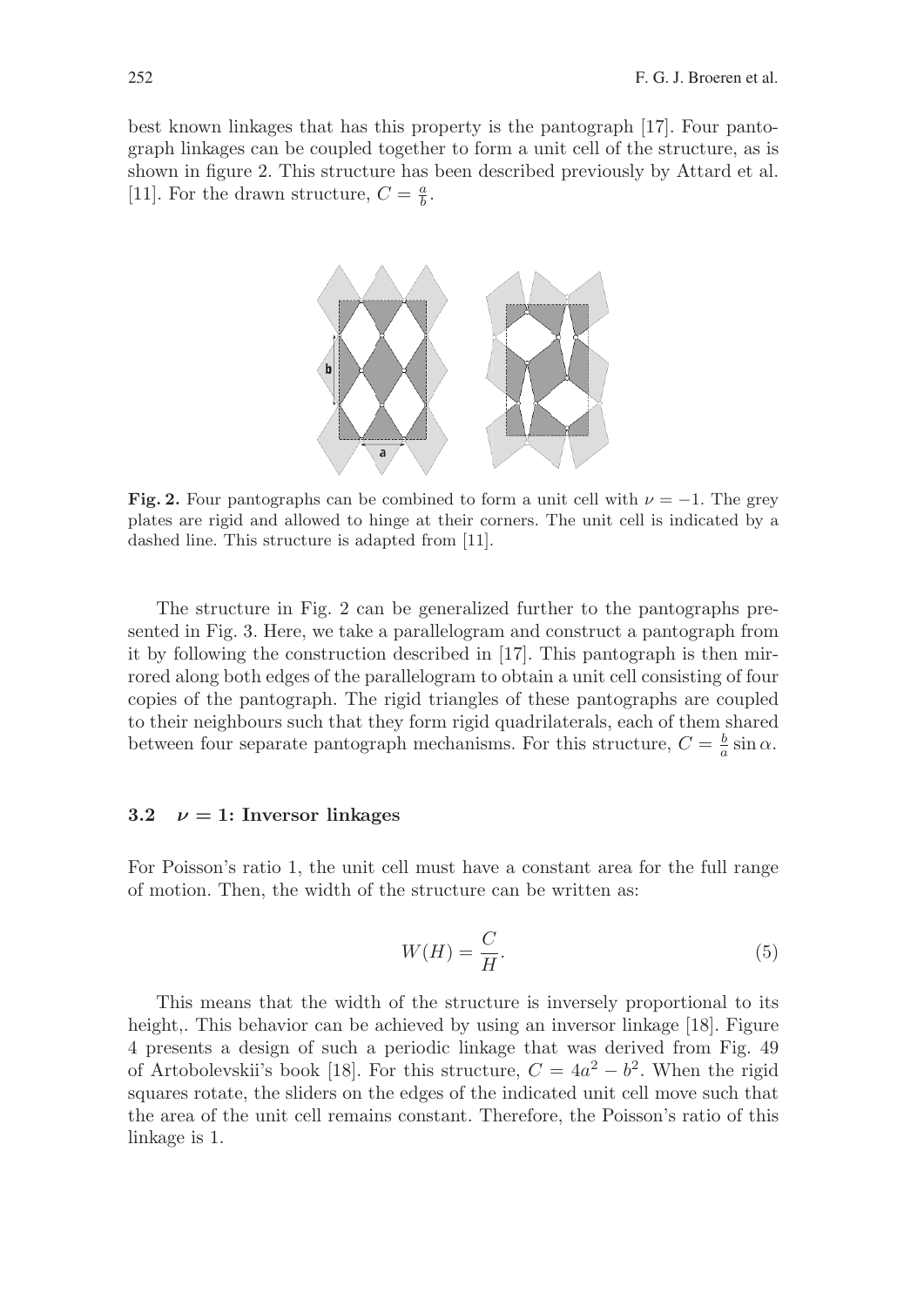

**Fig. 3.** Proposed design of a planar parallelogram-shaped unit cell, we can construct a set of four pantograph linkages, merged together such that there is one degree of freedom for the mechanism which corresponds to  $\nu = -1$ . The gray faces in this drawing are rigid elements and connected by revolute joints at their corners. The pantograph in the upper left corner is highlighted.



**Fig. 4.** Proposed design of a periodic linkage with a Poisson's ratio of 1 based on inversor linkages. Red dashed lines indicate the slider paths. The central unit cell of the linkage is indicated with a dashed black line. The gray squares indicate rigid bodies which have a pivot at the intersection of the horizontal and vertical slider paths. The diagonals of the grey squares have length b and the four bars have length a.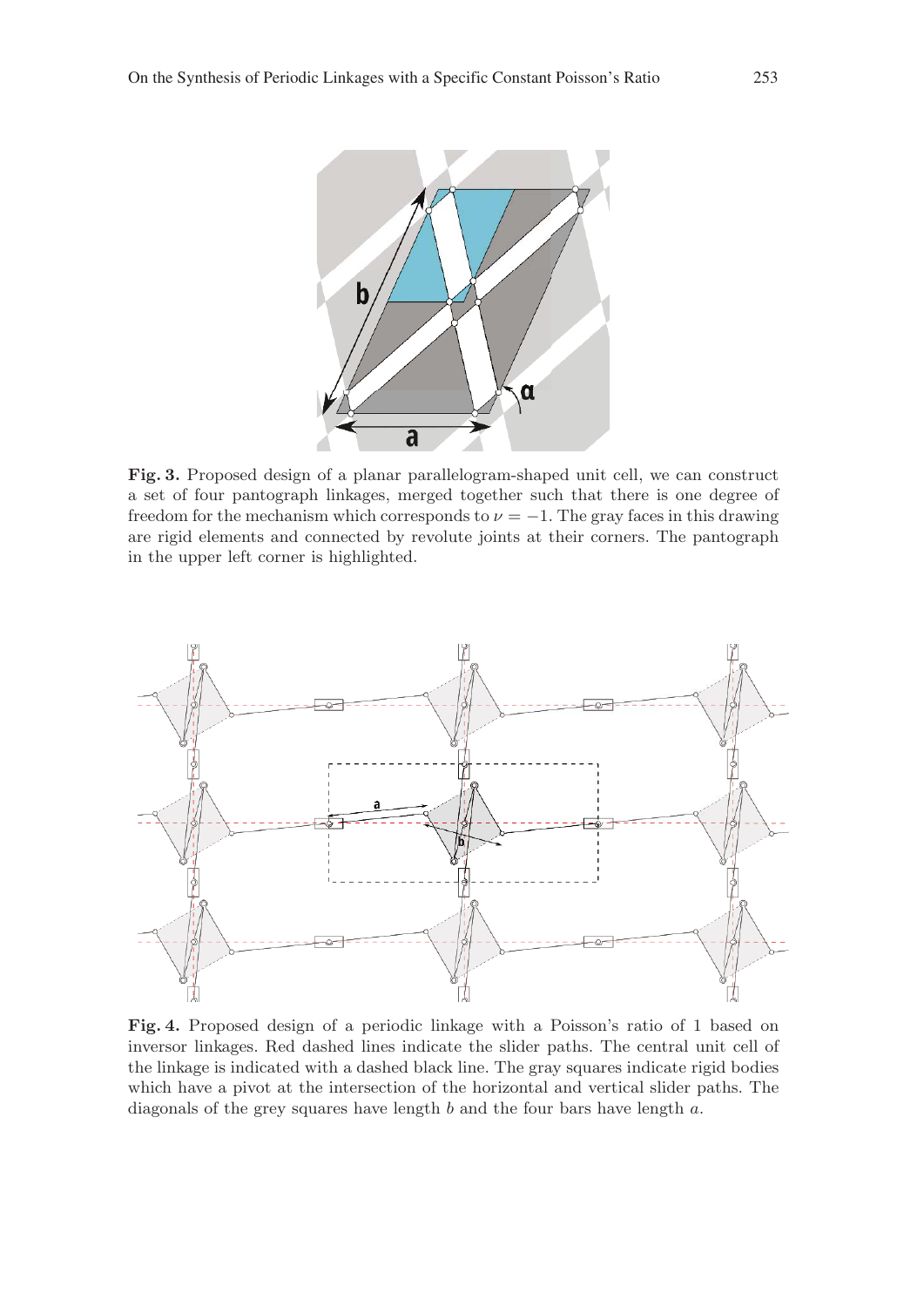#### **3.3**  $\nu = 0$ : Straight-line mechanisms

For a Poisson's ratio of zero, there should be no dependence between the width and height of the unit cell. This can be formulated as:

$$
W(H) = C.\t\t(6)
$$

For 1-DoF linkages this property is found in straight-line mechanisms. In principle, any straight line mechanisms could be used to achieve a periodic  $\nu = 0$ linkage. In Fig. 5, we present a periodic linkage that is based on Hart's A frame. Hart's A-frame has two stationary points at the base of the A, and draws a straight line, perpendicular to the base, with its top point. We couple two of these linkages together, one rotated by 180 degrees, to form a parallelogramshaped unit cell. When it is actuated, the corners of the unit cell will move along straight, parallel lines, thus changing the height of the unit cell while preserving its width. For the drawn structure,  $C = a$ .



**Fig. 5.** Proposed design of a periodic linkage with  $\nu = 0$ , based on Hart's A-frame. Shown are two configurations within its range of motion. The unit cell is indicated by the red dotted line and drawn with black lines, The rest of the lattice is drawn in gray. When this linkage moves, the height of the unit cell decreases, but its width remains the constant distance a.

# **3.4**  $\nu = -\frac{1}{2}$ **: Parabolograph linkages**

For a Poisson's ratio of  $-\frac{1}{2}$  the width of the unit cell should be given by

$$
W(H) = C\sqrt{H}.
$$
\n<sup>(7)</sup>

To achieve such behavior, we can use linkages from the class of Parabolographs. These are planar linkages designed to draw parabolas in the plane. Here,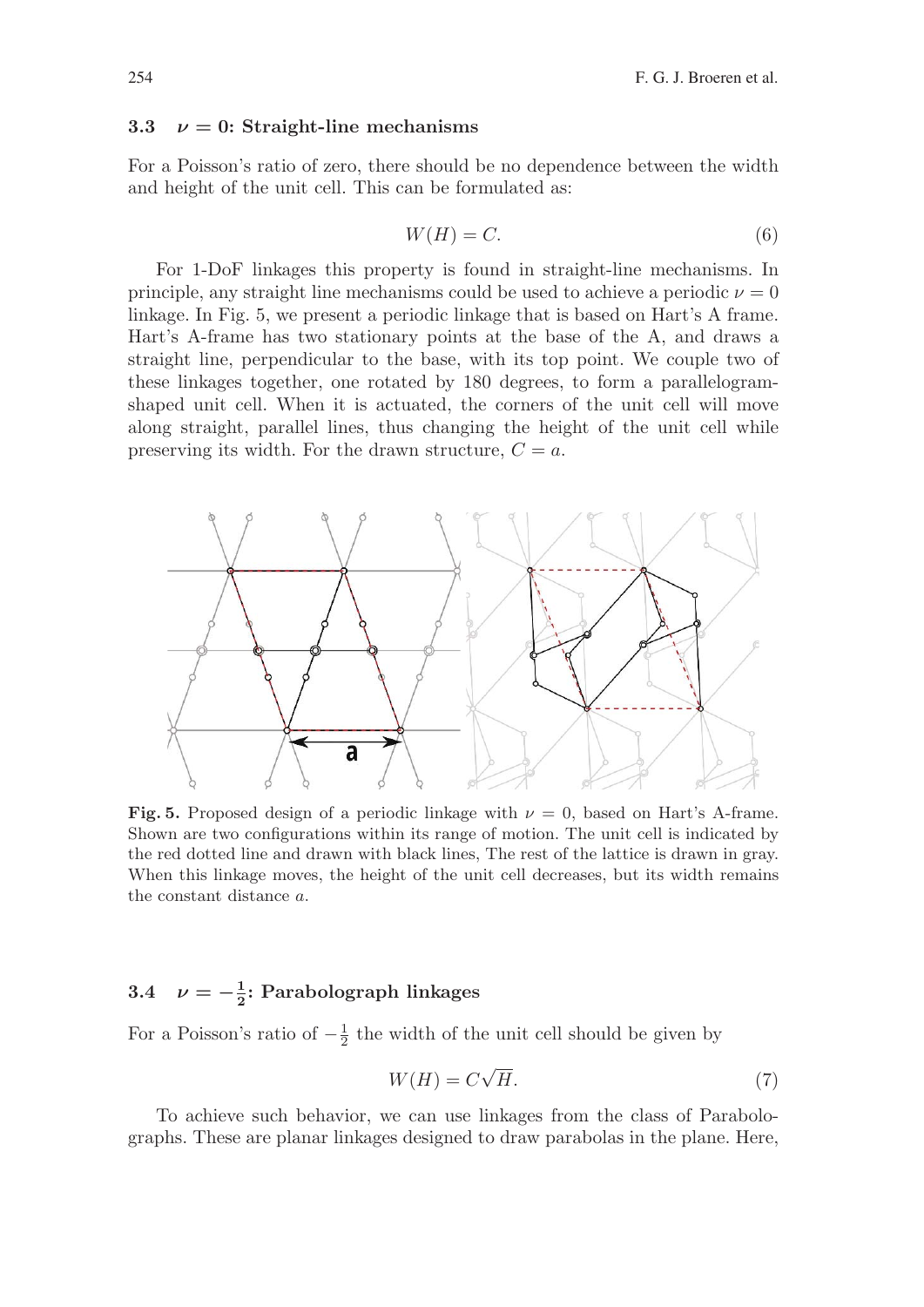we will use Antonov's parabolograph (see p. 132 of Artobolevskii's book [18] for more information on this mechanism).

Antonov's parabolograph consists of three moving links, connected by revolute and prismatic joints to form a one-degree of freedom mechanism. This mechanism is shown in Fig. 6. When the angular link in this mechanism rotates around point  $O$ , point  $A$  moves along the vertical guide and point  $B$  follows the parabolic curve indicated by the green dotted line.

If we take the distance  $AB$  of this mechanism to be proportional the width of the unit cell and vertical distance between points  $O$  and  $A$  to be proportional to the height of the unit cell, we obtain a unit cell with a Poisson's ratio equal to  $-\frac{1}{2}$ . In this case,  $C = \sqrt{\frac{c}{2}}$ , where c is the distance between lines a and b.



**Fig. 6.** Antonov's Parabolograph in two different configurations. Point O is fixed to the ground, point A is fixed to a vertical line. When actuated, Point B moves along a parabolic path, indicated by the green dotted line. Figure adapted from Fig. 215 in Artobolevskii's book [18]

We can mirror this linkage along both the vertical and horizontal axes to obtain the tileable version presented in Fig. 7. Here, the horizontal lines labeled a and b indicate guides for the sliding connections and the central unit cell is indicated by a dashed red line. This linkage has been rotated by 90 degrees with respect to Fig. 6 to achieve  $\nu_{HW} = -\frac{1}{2}$ .

When actuated, the four corners of the unit cell follow parabolic curves, such that  $H \propto W^2$ .

# **4 Discussion**

In this paper, we have shown how classical linkages, specifically the pantograph, inversor, straight-line mechanisms and the parabolograph, can be used to create periodic linkages with various constant effective Poisson's ratios. We have presented designs for a constant Poisson's ratio of  $-1, -\frac{1}{2}, 0$  and 1. We are, however not limited to these examples. The curves required to obtain these values of  $\nu$ can be generated by a number of different linkages, which then can be converted into a variety of periodic counterparts.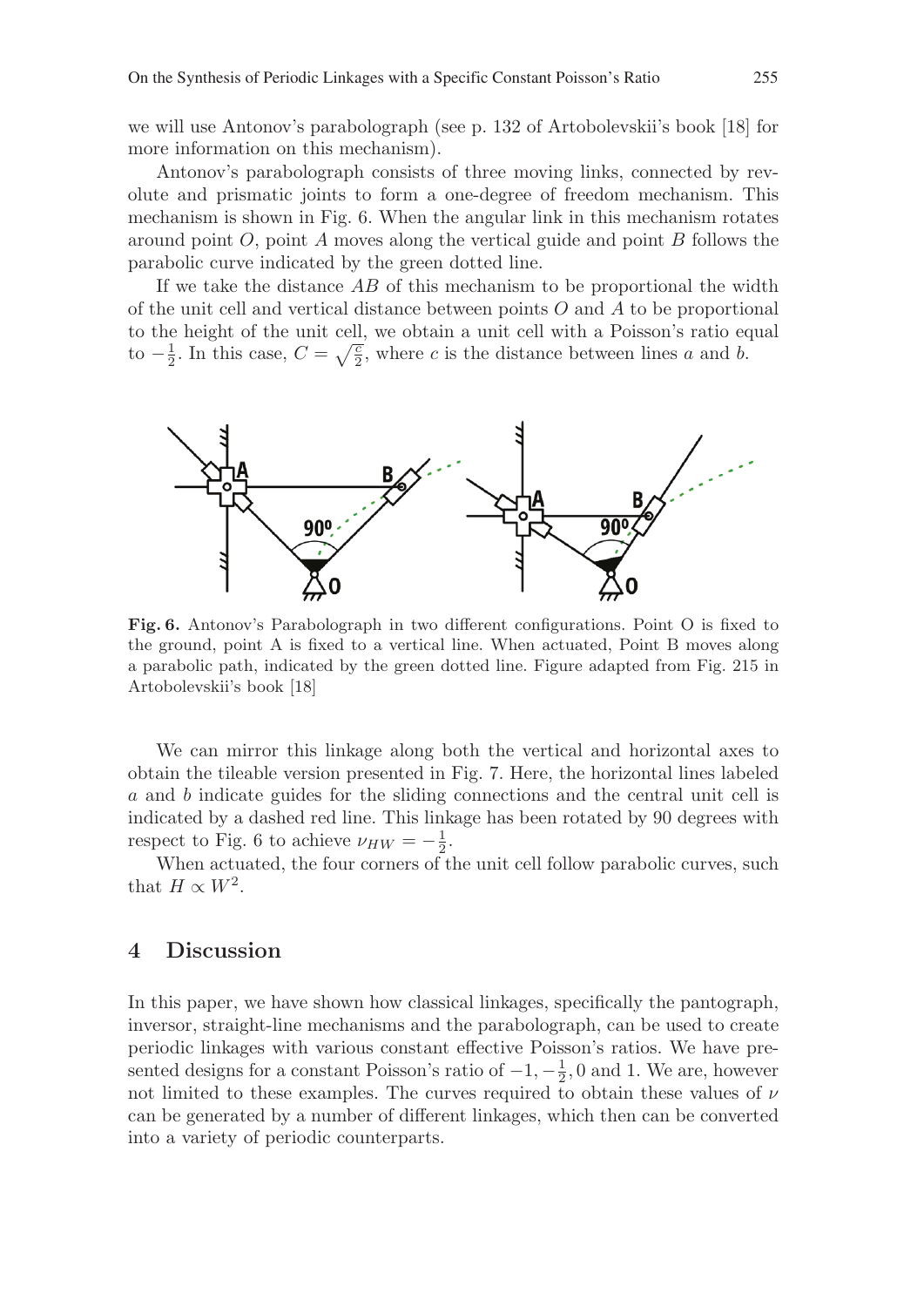

**Fig. 7.** Proposed design of a periodic linkage based on Antonov's Parabolograph with a constant Poisson's ratio of  $-\frac{1}{2}$ . Two different configurations are shown. The unit cell is indicated by a dashed red line, the corners of this unit cell follow the green dashed parabolic paths. The points  $A, B, C$  and D slide over lines a and b. Point O is situated at the center of the unit cell. The two crossed bars pivot around this point.

It is interesting to note from equation 3 that all negative integer Poisson's ratios can be achieved by linkages drawing mononomial curves, the existence of which have been proven generally by Kempe in 1875[19]. Consequently, linkages with  $\nu = -\frac{1}{n}$  also exist for every positive integer n and can be obtained by rotating the linkage with  $\nu = -n$  by 90 degrees. Versions of these periodic linkages with positive Poisson's ratio could be obtained by integrating an inversor within the design.

For pantograph-based linkages with  $\nu = -1$ , it has been shown that the kinematics can be matched by an elastic structure with a square array of round holes [20, 21]. This could significantly simplify the manufacturing for these metamaterials. Similarly, elastic structures could be designed to match the kinematics of the linkages shown in this paper. If the designs in this paper are best suitable for this and how sliders could be desgigned elastically was not yet investigated.

# **5 Conclusion**

In this paper, we have presented 4 designs of periodic mechanisms with a constant effective Poisson's ratio of  $-1, -\frac{1}{2}, 0$  and 1. These mechanisms were constructed based on the pantograph, inversor, straight-line and parabolograph linkage, respectively, which were adapted and tiled in a periodic grid. In this way, infinitely large linkages are constructed with a specified expansion or contraction in the horizontal direction as a response to a vertical actuation.

We have shown that it is possible to create periodic mechanisms for a variety of constant Poisson's ratios, where, in current literature, this has only been demonstrated for  $\nu = -1$ . In the discussion, we have indicated how linkages